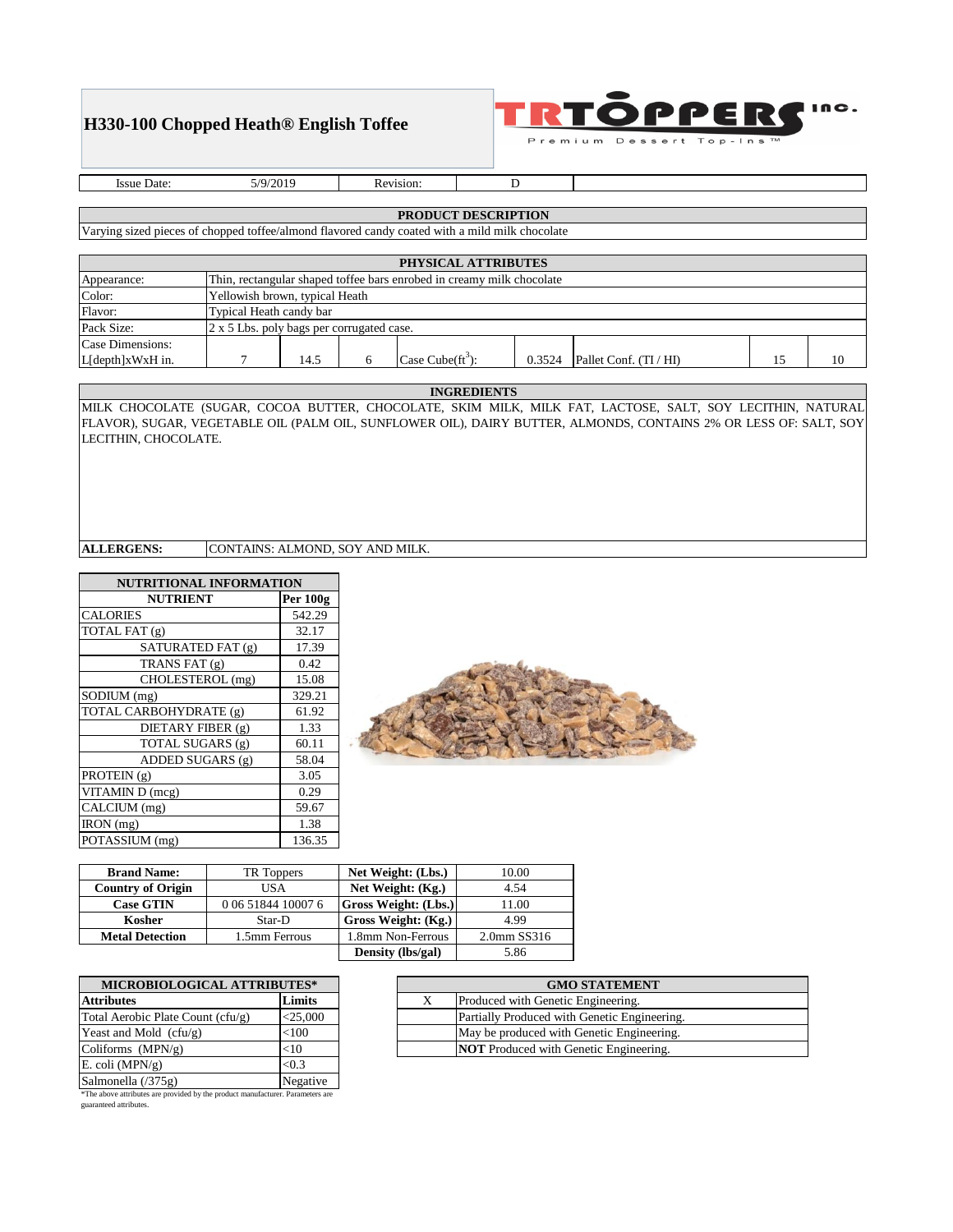|                        | <b>STORAGE CONDITIONS</b>                                                                                       |
|------------------------|-----------------------------------------------------------------------------------------------------------------|
| Recommended Condition: | Best kept refrigerated $(\leq 40^{\circ}F)$ . Seal container after opening. Refrigerate promptly after opening. |
| Alternate Condition:   | N/A                                                                                                             |
| Alternate Condition:   | N/A                                                                                                             |

|                        | <b>SHIPPING CONDITIONS</b>                                                      |
|------------------------|---------------------------------------------------------------------------------|
| Recommended Condition: | <b>Best shipped refrigerated (<math>\leq 40^{\circ}</math>F).</b>               |
| Alternate Condition:   | May be shipped in freezer or refer truck at $0^{\circ}$ F for less than 7 days. |

|                         | <b>LIFE</b><br>SHEL F                                                                       |
|-------------------------|---------------------------------------------------------------------------------------------|
| Recommended Shelf Life: | 365<br>davs at recommended storage conditions.                                              |
| Alternate Shelf Life:   | 3 of remaining shelf life when opened and stored at refrigeration temperature.<br>alculate. |

|                                   | <b>ALLERGEN / SENSATIZER TABLE</b> |                                                                              |                                                                 |  |  |
|-----------------------------------|------------------------------------|------------------------------------------------------------------------------|-----------------------------------------------------------------|--|--|
| <b>COMPONENT</b>                  | <b>PRESENT IN PRODUCT</b>          | <b>PRESENT IN PRODUCTS</b><br><b>MANUFACTURED ON THE</b><br><b>SAME LINE</b> | PRESENT IN THE SAME<br><b>MANUFACTURING PLANT</b><br><b>YES</b> |  |  |
| <b>PEANUTS AND DERIVATIVES</b>    | NO.                                | <b>YES</b>                                                                   |                                                                 |  |  |
| TREE NUTS AND DERIVATIVES         | <b>YES</b>                         | <b>YES</b>                                                                   | <b>YES</b>                                                      |  |  |
| EGG AND DERIVATIVES               | NO.                                | <b>YES</b>                                                                   | <b>YES</b>                                                      |  |  |
| <b>MILK AND DERIVATIVES</b>       | <b>YES</b>                         | <b>YES</b>                                                                   | <b>YES</b>                                                      |  |  |
| <b>SOY AND DERIVATIVES</b>        | <b>YES</b>                         | <b>YES</b>                                                                   | <b>YES</b>                                                      |  |  |
| <b>WHEAT</b>                      | NO.                                | <b>YES</b>                                                                   | <b>YES</b>                                                      |  |  |
| <b>FISH</b>                       | NO.                                | NO.                                                                          | NO.                                                             |  |  |
| <b>ICRUSTACEAN SHELLFISH</b>      | NO.                                | NO.                                                                          | N <sub>O</sub>                                                  |  |  |
| SULFITES > 10 ppm                 | NO.                                | NO.                                                                          | <b>YES</b>                                                      |  |  |
| <b>MUSTARD</b>                    | NO.                                | NO.                                                                          | N <sub>O</sub>                                                  |  |  |
| <b>SESAME</b>                     | NO.                                | NO.                                                                          | NO.                                                             |  |  |
| <b>GLUTEN</b>                     | NO.                                |                                                                              |                                                                 |  |  |
| <b>ARTIFICIAL FLAVOR SOURCE</b>   | None                               |                                                                              |                                                                 |  |  |
| <b>FD&amp;C ARTIFICIAL COLORS</b> | NO.                                |                                                                              |                                                                 |  |  |

|               |                             |           |           |             | <b>GRANULATION</b> |  |  |  |
|---------------|-----------------------------|-----------|-----------|-------------|--------------------|--|--|--|
| Sieve Size    | $\sqrt{2}$<br>$\frac{1}{2}$ | 1/4"      | #12       | Pan         |                    |  |  |  |
| $\frac{9}{6}$ | <6.0                        | $35 - 80$ | $10 - 40$ | 250<br>25.U |                    |  |  |  |

## **CODE FORMAT**

| Pallet Markings: JJJY, Pallet #, H330-100                                 |
|---------------------------------------------------------------------------|
| Case Code - Right Side: Julian Date, Time, H330-100, PCO, BEST BY MM YYYY |
| Case Code - Left Side: Julian Date, Time, H330-100, PCO, BEST BY MM YYYY  |

JJJ = Production Julian Date  $258$  = September 15; Y = Last Digit of Year  $1 = 2011$ ; L = Line (Numeric)  $1 =$  Line 1; Time: HH:MM  $15:32 = 3:32$  p.m. Product Code = (e.g. H330-100)

### **LABEL / CASE GRAPHICS**



 $\bar{z}$